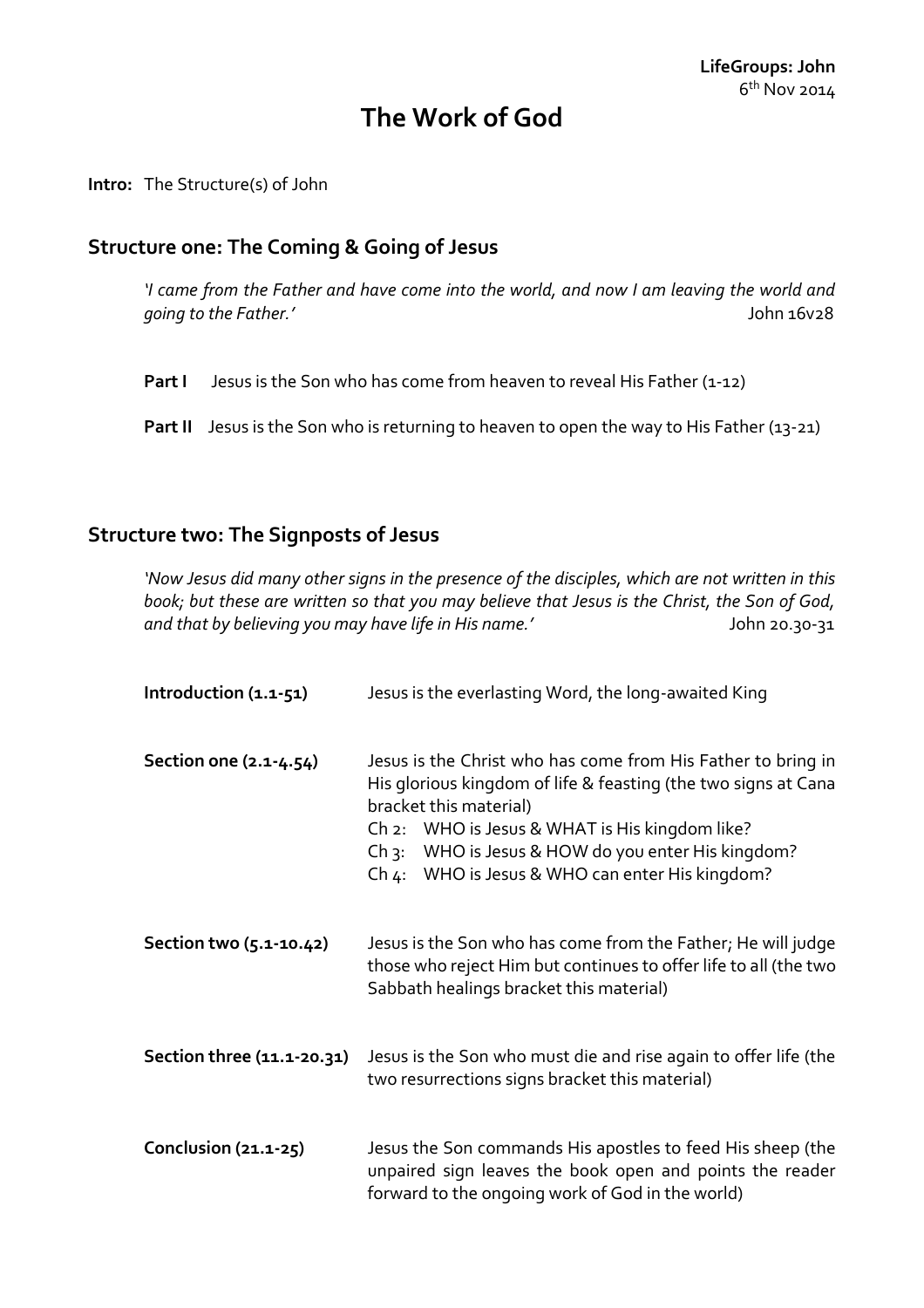## **1. The World without God**

| 1. What do the following verses tell us about the natural condition of the world? |      |      |  |
|-----------------------------------------------------------------------------------|------|------|--|
|                                                                                   | 5.24 | 8.23 |  |
|                                                                                   | 5.42 | 8.34 |  |
|                                                                                   | 7.7  | 8.37 |  |
|                                                                                   | 8.12 | 8.44 |  |
|                                                                                   | 8.21 | 8.47 |  |
| 2. How would you summarise the natural condition of the world in these chapters?  |      |      |  |
|                                                                                   |      |      |  |
|                                                                                   |      |      |  |

# **Implications**

- **No neutrality**
- **No self-salvation**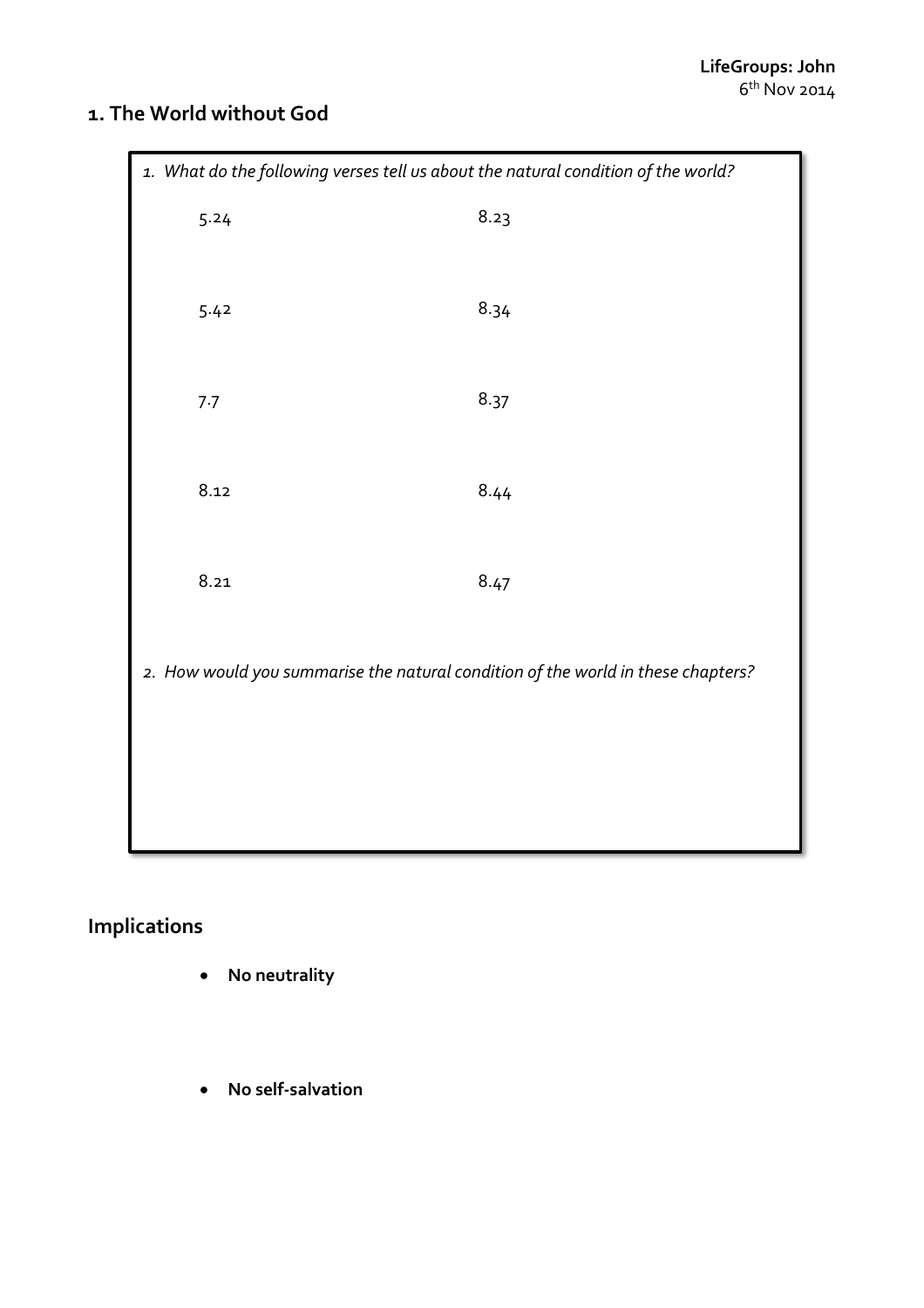## **2. The Work of God**

#### **i) Jesus has come to do the work of God**

5.17 5.19 5.36 cf. 4.34

### **ii) Jesus has come to judge, but not yet**

5.22 5.27-29 9.39 cf. 3.17

#### **iii) Jesus has come to give life NOW**

5.21 5.24 5.25-26 6.33 6.38-40 6.51 7.37 8.12 9.3 10.10

- The life-giving work of Jesus is illustrated in both the raising of the paralytic (5.1-15) and the giving of sight to the blind man (9.1-41; see especially verse 3).
- The nature of His life-giving work is explained further in chapters 6-8

## **Implication**

**Hooray for Jesus – believe in Him!** 6.29